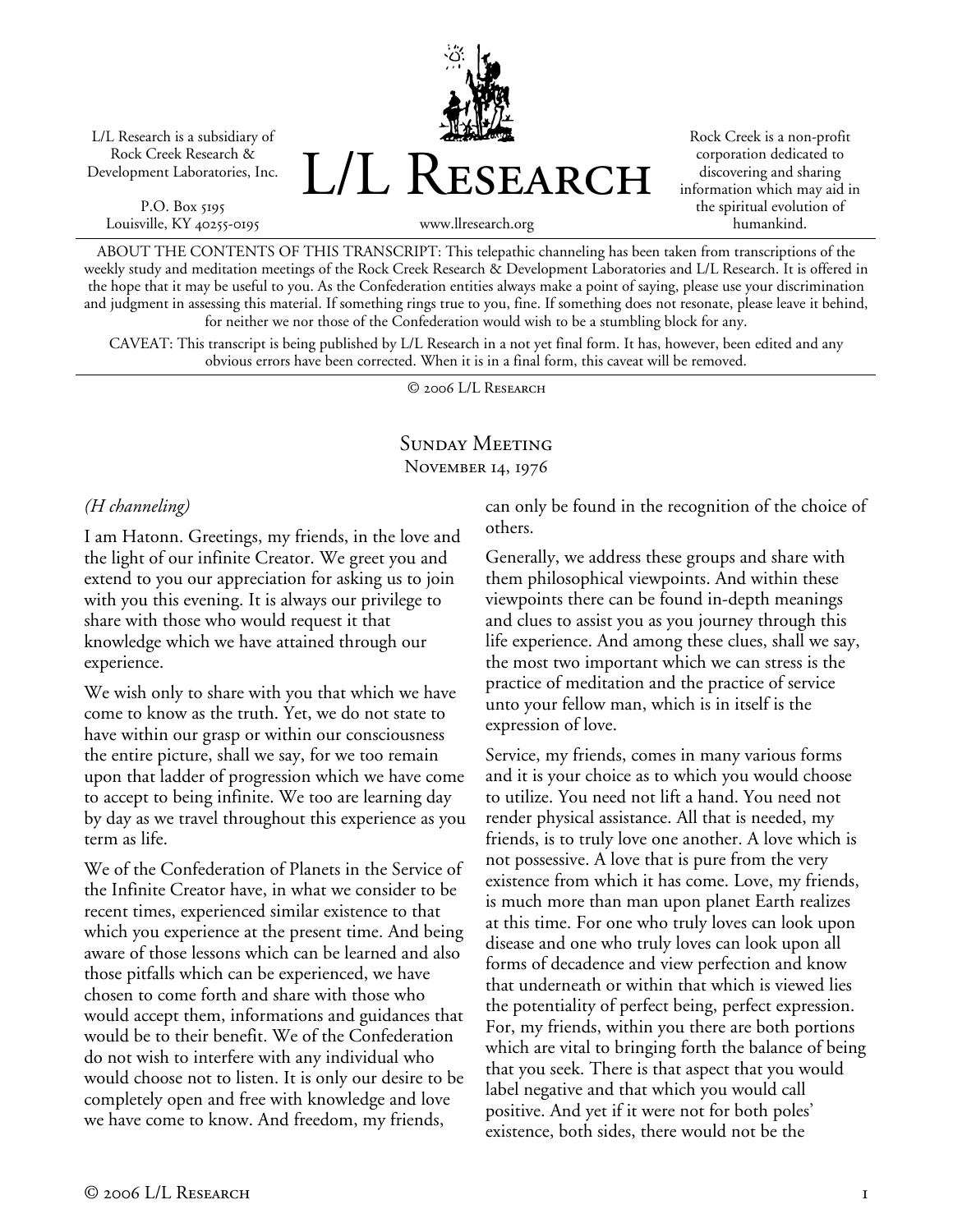knowledge of one or the other, and the true recognition of balance and the true knowledge of value. And that value, my friends, is knowing that all things are indeed balanced and in perfection. What seems to be imbalanced to you is but an experience through which you may learn.

All things are to be viewed as beneficial and it is your choice to recognize the benefits. You have entered into this life experience at a vital time in the history of your [mankind.] Lying before you is an opportunity which man has sought after for innumerable generations. You presently have the opportunity of bringing about that which you may term to be a golden era, a rebirth of the consciousness, a rebirth of the awareness, a rebirth of the knowledge of the divinity within each man.

And each individual upon your planet is important in the universal scheme, shall we call it. For, my friends, as you sit in your periods of meditation, as you love one another, and as you render service unto one another, from within your being is projected those energies which will flow throughout not only the sphere on which you live but throughout the universe. Energies of love attracting to itself like energies of love, each magnifying the other. Each blending those energy fields of all of the men upon this planet. With each little portion of love that you send out upon the ether waves, you have rendered service unto your fellow man. And you have brought unto yourself greater portions of love from those around you.

Seek not the discrepancies that you may find within each person that you view. Seek that divinity. Seek out that perfection that lies within each of us, and in doing this you have fulfilled your portion of the plan which you have assisted in bringing into manifestation of the evolution of planet Earth. There is not one person upon your planet that is not needed. All of God's children are equal and important. Whatever your role be in life, accept it willingly and do it knowing that you are fulfilling that minute portion which is necessary to bring into existence the heaven that your peoples seek. It is within your grasp. Fail to attain and you fail none but yourself. Strive to succeed and you succeed for all.

I shall transfer this communication. I am Hatonn.

# *(Carla channeling)*

I am now with this instrument. I am Hatonn. And again I greet you in love and light. As we look down upon your peoples we cannot see you individually. We see only the shape of your sphere. It is a beautiful sphere. And yet we sense within our beings each individual who is seeking the Creator. We are sensitive to these seeking voices among your peoples for that is our mission to your world. We are to add our help to each of you who requests it.

We have in the past attempted various means of communicating with your peoples. We have attempted to describe through channels such as this one the blessings that can come from seeking through meditation the source of your existence. We have described our governmental structure, as you might call it, our peaceful society structure, all of the desirable components which lives in peace, lives in honesty, lives in order to be of service. Yet, we found that this message, while sounding very attractive, does not call many among your peoples to the practice of meditation. And so, we simply suggest meditation on a trial basis. We do not have to tell you that within your physical illusion at this time your society is not in a satisfactory state. We do not have to tell your peoples that war and hatred and what you would call bigotry and racism, what you would call greed and hunger for money are not the satisfactory goals to seek. Your peoples, to a great extent, are aware of this. We therefore suggest meditation as a means of, shall we say, getting in touch with what the alternatives are to those things which your society offers as goals which you may seek.

We can say to you, that whatever you may seek you will find. So your choice of what you are going to seek within this physical experience is all-important. If what you seek lies within the illusion, you shall have some measure of success, yet how poor you will be in those ways that even now you know exist. For in spirit, poor in the sense of peace we pass from this brief experience leaving your, shall we say, bank account behind and yet facing the spiritual banker. It is often the case when one begins to meditate on a regular basis, that one's physical problems straighten themselves out gradually, so that it looks as though meditation brings prosperity. If this is so, my friends, this is not inevitable. It is only a simple demonstration of harmony. There is no reason why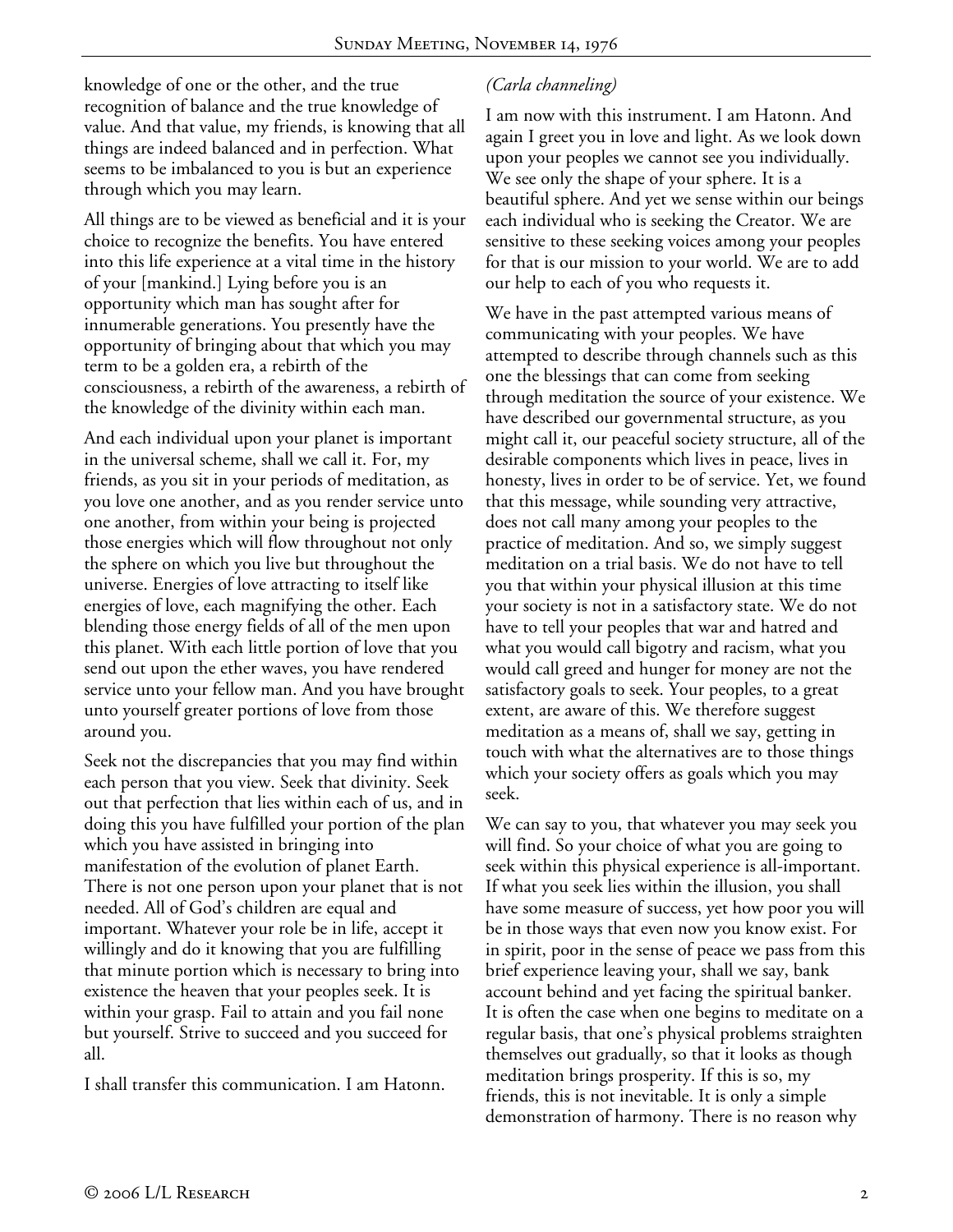one who is spiritually rich cannot also be in good health and living in comfort. The point is to seek those things of the spirit and all else will follow as is needed.

We do not promise heaven in the sense that meditation offers an easy street. For we have in our brotherhood worked upon the spiritual path for yet many more eons than you, yet within our ranks, because there always lies more than one path from one point to another, we have dissension and disagreement. We have discussion and argument. We are not without imperfections. We often do not see the total picture. It is simply that at least we are being honest in a way that we have gained by virtue of continued seeking. We are a little more in touch [with] who we are than your peoples. We have begun to see that we are all truly one in the Creator. Meditate, my friends.

At this time I would like to open the meeting to questions

**M:** *(M asks a question about a UFO sighting.)*

No.

**M:** Could you say any more about what their purpose was?

This type of experiment, shall we say, is the product of a research project, as you would call it. Although the entities were not abducted by Confederation people, they are not negative in their orientation but their purpose is benign.

## **M:** *(Inaudible)*.

Kindly. They wish to prevent the people of Earth from having ill effects during the transition periods which is to come, when they will be using Earth plane energy for their needs.

**M:** Does this mean that they are themselves trying to help with the transition?

They are not helping in the transition, but they will be a part of it. The help that they will be giving will be simply to avoid harming the entities upon this planet's surface. It is difficult to explain. We are sorry that we cannot be more specific.

**M:** Thank you.

**Don:** Some information on the Second Coming?

This instrument has been aware of that question and therefore we would like to pause for just a moment to strengthen the contact.

#### *(Pause)*

I am with the instrument. Although the concept of the Second Coming is grossly in error in that the consciousness of the one known as Christ has come many times, there is an incarnation of the master in consciousness at this time among your peoples. This master is at this time a young boy. He will be among your peoples and will aid them.

Is this information of help?

**Don:** Yes. But I need more.

What do you wish to know?

**Don:** Where is he?

**Carla:** Don, I see a dry land. I don't know—like the Mideast or something, but I've never been there.

**Don:** How old is he?

**Carla:** I get fourteen. Fifteen. Fifteen.

**Don:** Can you do any better on where he is located.

**Carla:** Arabia? No, no better than that.

**Don:** How soon will he be recognized?

**Carla:** I get twenty-five. Within ten years.

**Don:** Any other information?

*(Carla channeling)* 

I am Hatonn. As you may be aware from the atmosphere within your meeting at this time, to deal with information such as this is [a] somewhat solemn responsibility.

**Questioner:** Can you tell us *(inaudible)* to do?

Due to the fact that this consciousness is at this time incarnate and is subject to total free will we can only watch. This entity will attempt to be of service. But his method will be peculiar to the time and the place. As he is a teacher, he will teach. We would say at this time that it is very important that each who is tempted to follow the leader, listen always for the words of the master who leads not to himself but to the Father. Who speaks not of heavenly kingdoms we correct this instrument—who speaks not of the kingdoms of Earth but of the Kingdom of Heaven. It has already begun that there are leaders among your peoples that are of a negative vibration. It is